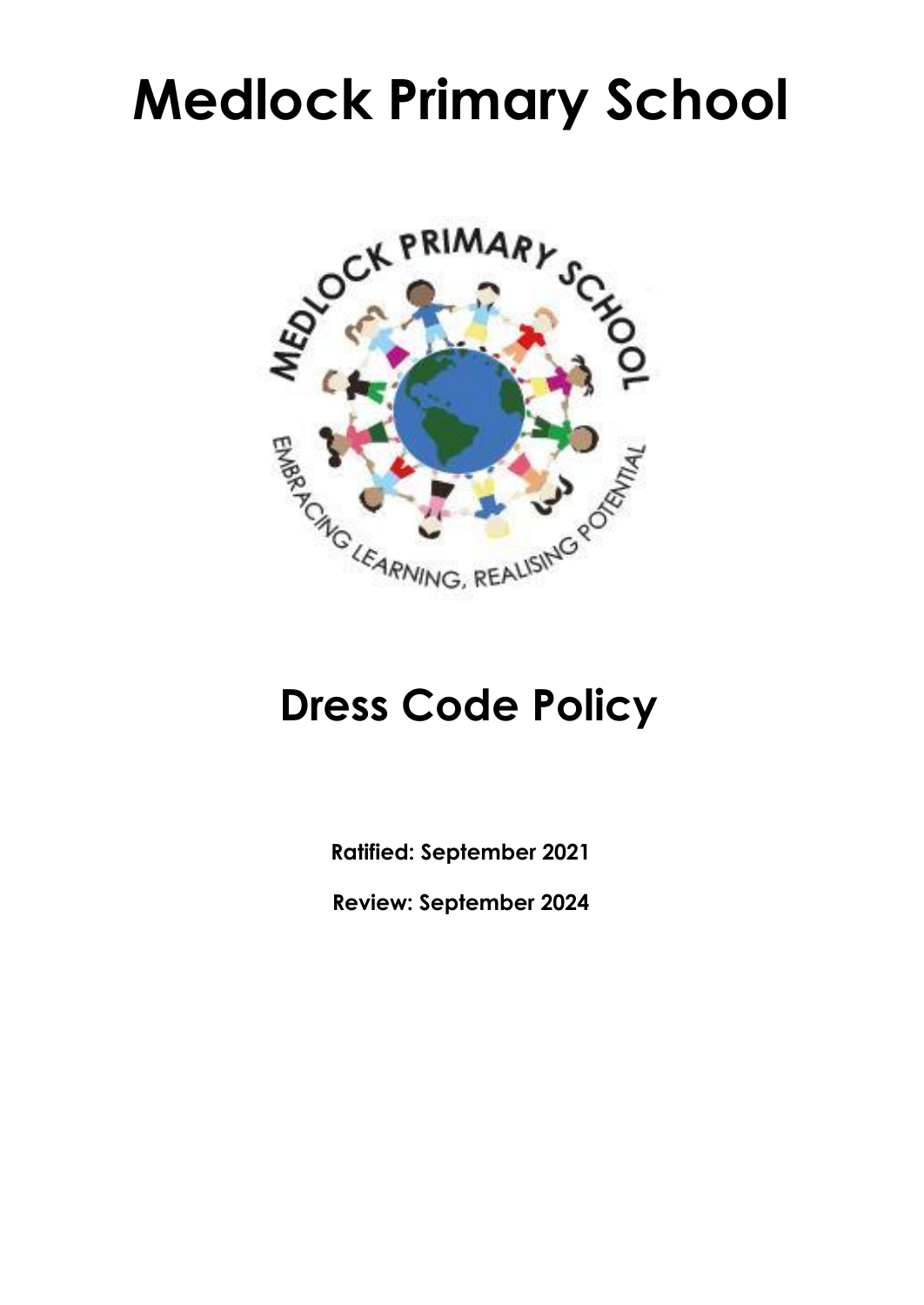At The Medlock Primary School we aim to encourage our students to feel confident and take pride in themselves. This extends across all aspects of their lives: their relationships with their peers, their relationships with adults, their work, their behaviour and their appearance.

As members of staff at Medlock Primary School we are in a position to act as role models for our students, leading by example in all aspects of our work: including our appearance.

This code does not apply on training days, Sports Day or for those educational visits where students are not required to wear uniform.

In the workplace we should aim to dress suitably, presenting an appropriate image to the students and thereby encouraging the same sense of pride in their own appearance.

Dress should be appropriate to all members of staff's role.

It is not consistent with effective communication for staff to wear full face veils or anything which covers the face. All other forms of traditional or religious dress are welcomed at the school.

### **Teaching Staff and Office**

We would appreciate the following being adhered to:

- Maintain a formal appearance in school at all times.
- Jeans of any kind are not to be worn.
- Vest tops should not be worn.
- Wearing leggings or bike shorts should be avoided unless dresses or skirts are worn over the top.
- No 'combat' or 'cargo' trousers.
- Track suits, 'joggers' or sports wear should not be worn (unless the majority of your teaching load is PE / it is a PE lesson).
- Training shoes / running shoes / 'Trainers' / sports shoes are not to be worn (unless the majority of your teaching load is PE / it is a PE lesson).